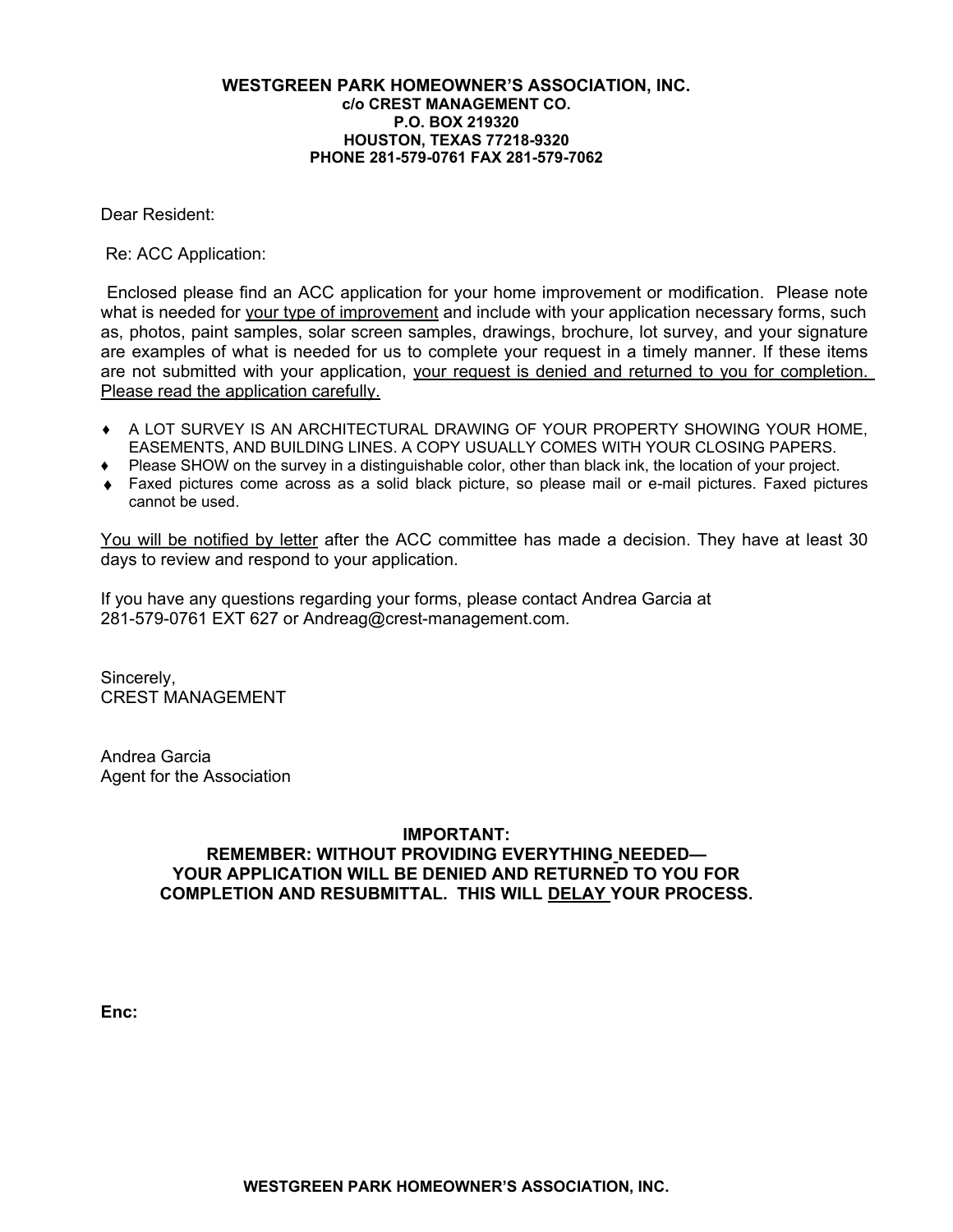#### **C/O CREST MANAGEMENT COMPANY**

**P.O. BOX 219320**

**HOUSTON, TEXAS 77218-9320**

**PHONE: 281-579-0761**

## **APPLICATION FOR HOME IMPROVEMENTS AND MODIFICATIONS**

## **PLEASE ALLOW AT LEAST 30 DAYS FOR ANSWER--YOU WILL BE NOTIFIED BY LETTER**

 In an effort to provide and protect each individual homeowner's rights and property values, it is required that any homeowner or group of owners considering improvement(s) and/or change(s) to their home or property submit an *"Application for Home Improvements and Modifications"* to the Architectural Control Committee. If any change is made that has not been approved, the Association has the right to require the homeowner to remove the improvement(s) and/or change(s) from the property. Approved projects must be completed within 90 days of approval or be re-submitted.

#### **HOMEOWNERS INFORMATION**

| <b>NAME</b>           |                       | SUBDIVISION: |       |
|-----------------------|-----------------------|--------------|-------|
| <b>ADDRESS</b>        |                       |              | DATE: |
| <b>HOME PHONE NO.</b> | <b>WORK PHONE NO.</b> |              |       |

#### **REQUIREMENTS LISTED BELOW FOR: IMPROVEMENT OR MODIFICATION**

**\*\*\*\*\* WITH THE EXCEPTION OF PAINTING, SIDING, SHUTTERS, SCREENS, ROOF AND DOOR EVERYTHING ELSE REQUIRES A** LOT SURVEY WITH THE LOCATION OF PROJECT <mark>DRAWN</mark> ON SURVEY. COLOR SAMPLES, MATERIALS, DIMENSIONS, DETAILS ARE **REQUIRED ON ALL IMPROVEMENTS OR CHANGES AND MOST NEED PICTURES. (SEE BELOW)**

**WITHOUT NECESSARY ITEMS-YOUR APPLICATION IS DENIED AND RETURNED FOR COMPLETION AND RESUBMITTAL**

#### **CHECK BOX** / **CIRCLE IMPROVEMENTS below (***REQUIREMENTS NEEDED LISTED IN EACH BOX- PLUS A LOT SURVEY)*

| <b>SOLAR SCREENS/WINDOW</b><br><b>TINT - SCREEN /TINT SAMPLE</b><br><b>&amp; WHAT WINDOWS</b> | <b>STORM DOOR/REPLACE</b><br><b>FRONT DOOR-PICTURE &amp;</b><br><b>COLOR SAMPLE</b>    | <b>PATIO SLAB, SIDEWALKS,</b><br><b>LANDSCAP BORDER, DRIVE</b><br><b>EXTENSIONS-PICT, DIM,</b><br><b>MATERIAL USED</b> | YARD ART/ BENCH,<br>POTS, FOUNTAIN, SWING,<br><b>STATUE, BIRD BATH-</b><br><b>DIMENSIONS/PIC</b> |
|-----------------------------------------------------------------------------------------------|----------------------------------------------------------------------------------------|------------------------------------------------------------------------------------------------------------------------|--------------------------------------------------------------------------------------------------|
| <b>GUTTERS/SIDING / SHUTTERS</b><br><b>HARDIPLANK / COLOR</b><br><b>SAMPLE</b>                | <b>PATIO COVER/ARBOR/</b><br><b>GAZEBO</b><br><b>ROOM ADDITION-SEE</b><br><b>BELOW</b> | <b>WROUGHT IRON FENCE &amp;</b><br><b>GATE- PICT &amp; DIMENSIONS</b>                                                  | DECK-DRAWING/<br><b>DIMENSIONS</b>                                                               |
| <b>BASKETBALL GOAL</b>                                                                        | <b>LANDSCAPE, TREE REMOVAL</b>                                                         | Wood Fence-Height-if                                                                                                   | <b>LOW VOLTAGE</b>                                                                               |
| (PERMANENT)-PICT/DIM                                                                          | OR TREE PLANTING-LOT SUV                                                               | stain, sample                                                                                                          | <b>LANDSCAP. LIGHTS-PICT</b>                                                                     |
| <b>SPRINKLER SYSTEM-SHOW</b>                                                                  | <b>ROOF-SHINGLE SAMPLE &amp; #</b>                                                     | <b>SATELLITE DISH-LOCATION</b>                                                                                         | <b>STORAGE SHED-</b>                                                                             |
| <b>LOC. OF SPRINKLER HEADS</b>                                                                | OF WARRANTY YEARS                                                                      | ON LOT SURVEY, DISH SIZE                                                                                               | PICT, DIM, BROCHURE                                                                              |
| <b>EXTERIOR PAINTING-EVEN IF</b>                                                              | PLAY EQUIP, FORT, SWING                                                                | POOL/SPA-DRAWINGS-                                                                                                     |                                                                                                  |
| <b>SAME COLOR-NEED</b>                                                                        | <b>SET. TRAMPOLINE, BBG-</b>                                                           | <b>IMPOSE ON LOT SURVEY-</b>                                                                                           | <b>OTHER</b>                                                                                     |
| <b>PAINT SAMPLE</b>                                                                           | PIC. DIM. HEIGHT. LOT SURV                                                             | DONE BY POOL CO.                                                                                                       |                                                                                                  |

**If OTHER PLEASE DESCRIBE** 

| WHO WILL DO THE ACTUAL WORK ON THIS IMPROVEMENT?                                                                                   |        | <b>PHONE NUMBER</b>                                         |  |                                                             |
|------------------------------------------------------------------------------------------------------------------------------------|--------|-------------------------------------------------------------|--|-------------------------------------------------------------|
|                                                                                                                                    |        |                                                             |  |                                                             |
| ***ANY PAINTING(EVEN IF SAME COLOR) OR STAIN MUST HAVE COLOR SAMPLES PROVIDED OR YOUR APPLICATION WILL BE RETURNED                 |        |                                                             |  |                                                             |
| <b>PAINTING OR STAIN: PLEASE STATE NEW PAINT COLOR &amp;</b>                                                                       |        |                                                             |  | <b>PORTION OF HOUSE TO BE PAINTED: COLOR OF YOUR BRICK:</b> |
| <b>PROVIDE SAMPLE:</b>                                                                                                             |        |                                                             |  |                                                             |
| TRIM COLOR: (INCLUDE SOFFIT, FASCIA, AND WINDOW TRIM)-                                                                             |        | <b>ACCENT COLOR (INCLUDES SHUTTERS, WINDOWS HOODS &amp;</b> |  |                                                             |
| <b>PROVIDE PAINT SAMPLE</b>                                                                                                        |        | <b>EXTERIOR DOORS)-PAINT SAMPLE</b>                         |  |                                                             |
| GAZEBO OR ARBOR APPLICATIONS: "ROOM ADDITION, ENCLOSED PATIO, STORAGE BUILDING, PATIO OR PATIO COVER, GAZEBO OR ARBOR APPLICATIONS |        |                                                             |  |                                                             |
| MUST HAVE: A PHOTO, BROCHURE, OR DRAWINGS; DIMENSIONS; MATERIALS USED; PAINT, AND SCREEN SAMPLES; AND A                            |        |                                                             |  |                                                             |
| LOT SURVEY SHOWING LOCATION OF IMPROVEMENT OR YOUR APPLICATION WILL BE RETURNED                                                    |        |                                                             |  |                                                             |
| <b>HEIGHT OF PROJECT AT HIGHEST PEAK:</b>                                                                                          | WIDTH: | <b>LENGTH:</b>                                              |  | <b>SQUARE FOOTAGE OF BUILDING / PATIO</b>                   |
|                                                                                                                                    |        |                                                             |  |                                                             |
| PROVIDE A LOT SURVEY AND DRAW ON THE SURVEY WHERE ON YOUR PROPERTY YOUR MODIFICATION,                                              |        |                                                             |  |                                                             |
| PROJECT, BUILDING, CHANGE, OR ADDITION IS LOCATED: THIS IS ESSENTIAL.                                                              |        |                                                             |  |                                                             |
| A LA LAT CURVEVIC A RRAMINA AF VAUR RRAPERTY CUAMNA FACEMENTS AND BUILDINA LINES                                                   |        |                                                             |  |                                                             |

♦ (**A LOT SURVEY IS A DRAWING OF YOUR PROPERTY SHOWING EASEMENTS AND BUILDING LINES. THIS CAME WITH YOUR CLOSING PAPERS)**

WE NEED TO KNOW HOW YOUR IMPROVEMENT WILL LOOK WHEN FINISHED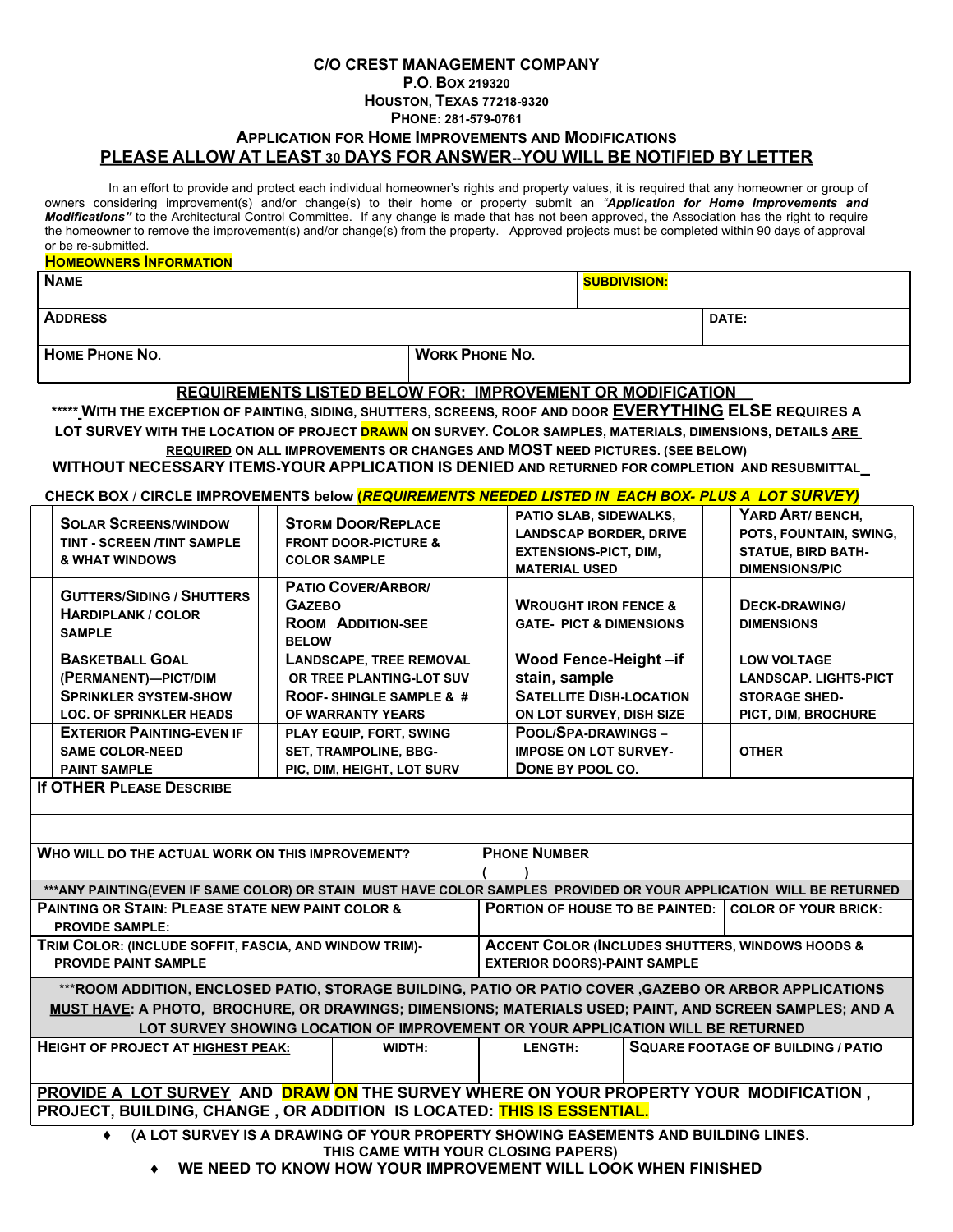**Materials Necessary for Proposed Improvement or Modification**

| Circle what you will use in your project |       | Lumber            | <b>Brick</b>                                                                   | <b>Cement</b> | Pipe |  |
|------------------------------------------|-------|-------------------|--------------------------------------------------------------------------------|---------------|------|--|
| <b>Screen</b>                            | Fence | <b>Electrical</b> | <b>Shingles</b>                                                                | <b>Other</b>  |      |  |
|                                          |       |                   |                                                                                |               |      |  |
| If OTHER please describe:                |       |                   |                                                                                |               |      |  |
|                                          |       |                   |                                                                                |               |      |  |
|                                          |       |                   |                                                                                |               |      |  |
| <b>Lumber Type</b>                       |       | <b>Brick Type</b> | Screen Type: Location of windows to screen<br>(NEED NAME AND SAMPLE OF SCREEN) |               |      |  |
|                                          |       |                   |                                                                                |               |      |  |
|                                          |       |                   |                                                                                |               |      |  |
| .<br>-- - - - - -                        |       |                   | .                                                                              |               |      |  |

**Fencing Material ( PROVIDE LOT SURVEY) If staining—must have color sample:**

**Height of Proposed Fence**

## **PLEASE READ BELOW AND FOLLOW INSTRUCTIONS SO APPLICATION WILL BE PROCESSED TIMELY. IF THE NECESSARY ITEMS ARE NOT PROVIDED, YOUR APPLICATION WILL BE DENIED AND RETURNED FOR COMPLETION AND RESUBMITTAL.**

 **All applications must include a lot plan/survey, which shows the house, lot lines and easements. In addition, plans, sketches, drawings, illustrations, photographs, dimensions, and material samples should be provided to sufficiently describe the project in detail. A copy of any applicable city/county permits must be included. Please include a sample of all improvements! (Example: Paint chip/swab/swatch, roofing shingle, siding sample, solar screen sample, etc.) If you should have any questions, please contact: CREST MANAGEMENT at 281-579-0761.**

**In signing this application, I certify that all the information provided by me in connection with my application, whether on this document or not, is true and complete. I understand that any misstatements; falsification or omission of information shall be grounds for denial of this application. I further understand that the Architectural Control Committee has at least thirty (30) days upon receipt to review my application and I agree not to begin property improvements or modifications until the Committee notifies me, in writing, of their decision. I have answered, truthfully, all questions pertaining to the proposed mentioned improvement or modification and have attached all samples, plans and permits required.**

| <u>  HOMEOWNERS SIGNATURE:</u> |                             | DATE: |  |
|--------------------------------|-----------------------------|-------|--|
|                                |                             |       |  |
| <b>MAIL COMPLETED FORM TO:</b> | <b>CREST MANAGEMENT CO.</b> |       |  |
|                                | P.O. BOX 219320             |       |  |
|                                |                             |       |  |

**HOUSTON, TX. 77218-9320 ARCHITECTURAL CONTROL COMMITTEE USE ONLY DATE APPLICATION FORWARDED TO THE COMMITTEE:\_\_\_\_\_\_\_\_\_\_\_\_\_\_\_\_\_\_\_\_\_\_\_ RECOMMENDATION OF THE COMMITTEE: APPROVED DENIED**

| <b>COMMENTS:</b>        |       |  |
|-------------------------|-------|--|
|                         |       |  |
|                         |       |  |
|                         |       |  |
| <b>ACC SIGNATURE 1:</b> | DATE: |  |
| <b>ACC SIGNATURE 2:</b> | DATE: |  |
| <b>ACC SIGNATURE 3:</b> |       |  |